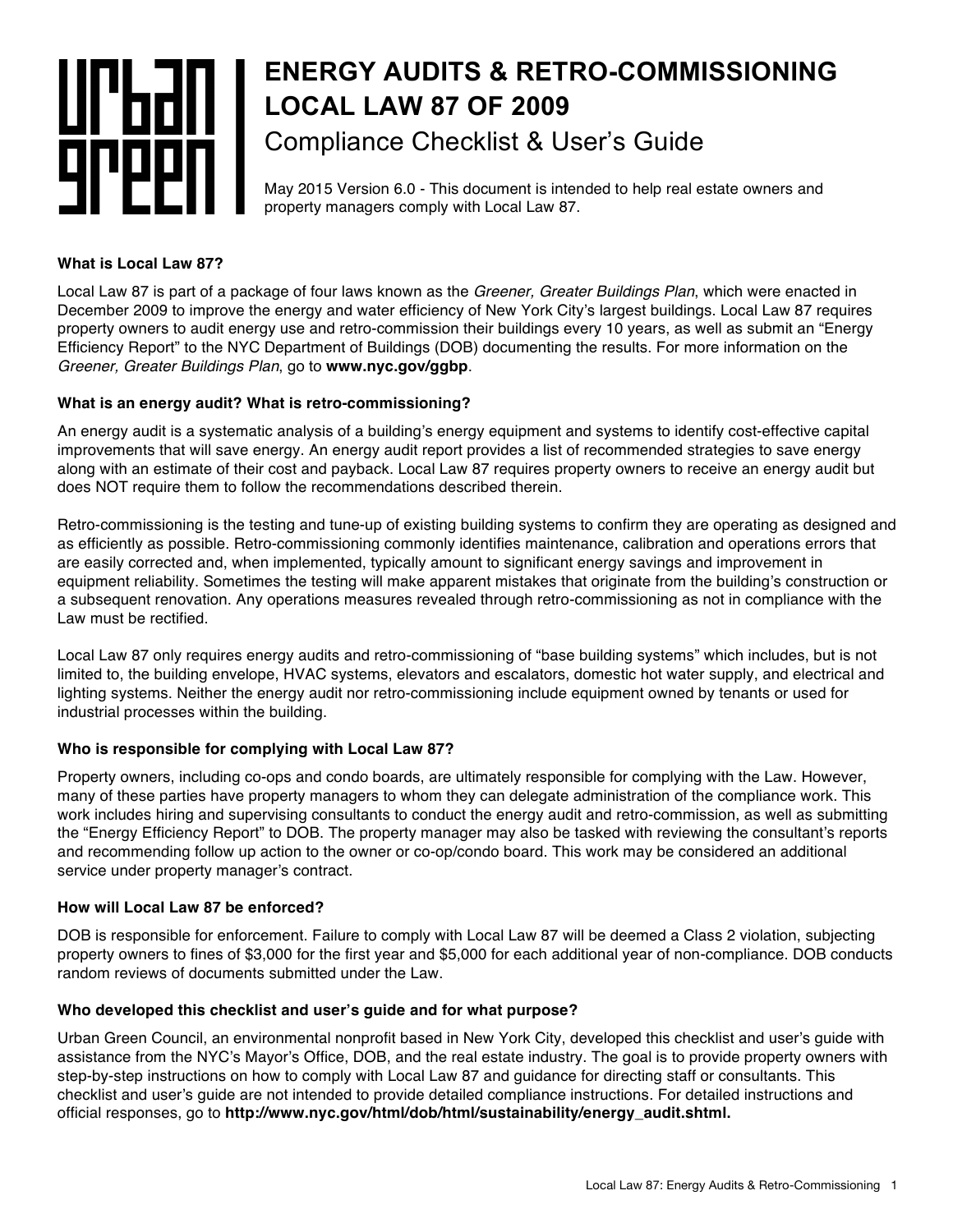

# **ENERGY AUDITS & RETRO-COMMISSIONING LOCAL LAW 87 OF 2009** Compliance Checklist

## **GETTING STARTED**

- **1.** Determine whether your property is subject to Local Law 87.
- **2.** Determine your property's reporting year.
- **3.** Determine whether your property is exempt from all or part of the Law.
- **4.** Select your Greener, Greater, Buildings Plan administrator ("GGBP project manager").
- **5.** Decide whether to do your energy audit at the same time as retro-commissioning.

## **ENERGY AUDITS**

- **6.** Search for and select a qualified energy auditor.
- **7.** Begin your energy audit at least one year before it is due.

#### **RETRO-COMMISSIONING**

- **8.** Search for and select a qualified energy auditor.
- **9.** Begin your retro-commissioning 12 18 months before it is due.

# **SUBMIT ENERGY EFFICIENCY REPORT**

- **10.** Submit your Energy Efficiency Report (EER) by the end of the reporting year.
- **11.** Maintain records for a minimum of 11 years.

#### **GETTING VALUE**

- **12.** Contact NYSERDA and Con Edison for resources and support.
- **13.** Get the most out of the energy audit.
- **14.** Make the best of retro-commissioning.
- **15.** Invest in staff training.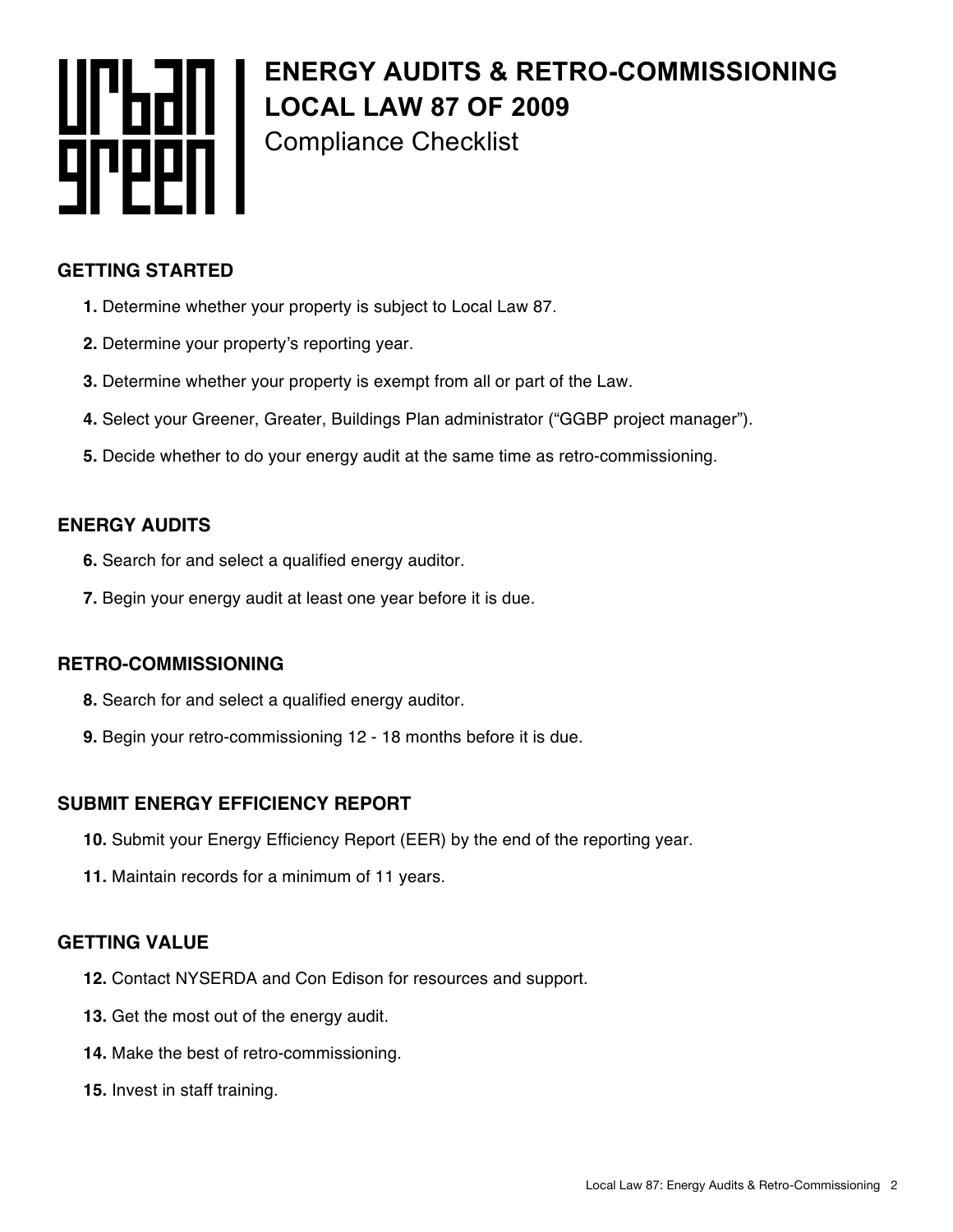# urban |<br>9reen |

# **ENERGY AUDITS & RETRO-COMMISSIONING LOCAL LAW 87 OF 2009**

User's Guide

# **GETTING STARTED**

#### **1. Determine if your property is subject to this Law.**

For determining compliance, the City uses the gross square footage of the building(s) according to the Department of Finance. Your property (tax lot) is subject to the Law if it includes:

- $\Box$  One building larger than 50,000 gross square feet.
- $\Box$  Two or more buildings on the same tax lot that together total more than 100,000 gross square feet.
- $\Box$  Two or more buildings held in condominium ownership that are governed by the same board of managers and that together exceed 100,000 gross square feet.

These requirements are the same as those for benchmarking. Thus, if you had to comply with Local Law 84 then you will also need to comply with Local Law 87.

Exception: The Law does not apply to one to three family residences on properties classified as Class One under the Real Property Tax Law.

A list of properties covered by the Law is available from the Mayor's Office at **http://www.nyc.gov/html/gbee/ html/plan/ll87\_covered\_buildings\_list.shtml**. This list is sorted by the building's Borough Block and Lot (BBL) number, a set of three numbers that identifies each property in New York City. The BBL can be found on the Department of Finance's website at **http://www1.nyc.gov /nyc-resources/service/1232/borough-block-lot-bbllookup** by selecting "Get the borough, block and lot number for a specific address" in the middle of the page.

Typically, the gross square foot value on the list of covered buildings will be different than the actual gross square footage of the building(s) because the Department of Finance does not include below grade space and some other space types. Use the actual gross square footage when determining compliance.

*For simplicity, this checklist will refer to "building" in the singular. If you checked the second or third box above (multiple buildings on one tax lot), you must conduct separate energy audits and retro-commissioning for each*  *building if they have independent heating, cooling, and domestic hot water systems. Multiple buildings on one lot or on multiple lots that share any base systems must conduct an energy audit and retro-commissioning as "one building." Consult the Rule for Local Law 87 at www.nyc. gov/ggbp for further details and information on other special circumstances.*

#### **2. Determine your property's reporting year.**

Your property will be required to submit an Energy Efficiency Report every 10 years. Using the last digit of your tax block number, you can identify the year in which your report is due from the table below:

| Last digit of<br>tax block<br>number:            | 3           | 4                  | 5                               | 6                               |                     | 8                               | 9           | 0                                          |                    | 2                                     |
|--------------------------------------------------|-------------|--------------------|---------------------------------|---------------------------------|---------------------|---------------------------------|-------------|--------------------------------------------|--------------------|---------------------------------------|
| Year of first<br>Energy<br>Efficiency<br>Report: | 2<br>0<br>3 | 2<br>$\Omega$<br>4 | $\overline{2}$<br>$\Omega$<br>5 | $\overline{2}$<br>$\Omega$<br>6 | $\overline{2}$<br>0 | $\overline{2}$<br>$\Omega$<br>8 | 2<br>ŋ<br>9 | $\overline{2}$<br>0<br>$\overline{2}$<br>O | 2<br>$\Omega$<br>2 | 2<br>$\overline{2}$<br>$\mathfrak{p}$ |

You will need to submit a new report every 10 years following the date of your last report. For example, if your tax block number ends in five, your first report must be submitted in 2015, any time from January 1 to December 31. Your next reporting year is 2025, then 2035, and so on. You can complete your energy audit and retrocommissioning any time in the four years prior to your reporting year, but you must submit your Energy Efficiency Report during your designated submission year.

#### **3. Determine if your property is exempt from all or part of the Law.**

The Law exempts properties that have met certain energy performance standards in the recent past from conducting an energy audit and/or undertaking retro-commissioning. An Energy Efficiency Report (EER) documenting the exemption will need to be submitted each reporting year for which the property is exempt.

#### **Exemptions for Energy Audits AND Retro-commissioning**

Your property does not require an audit and retrocommissioning if all base building systems are in compliance with the Energy Code effective July 1, 2010 or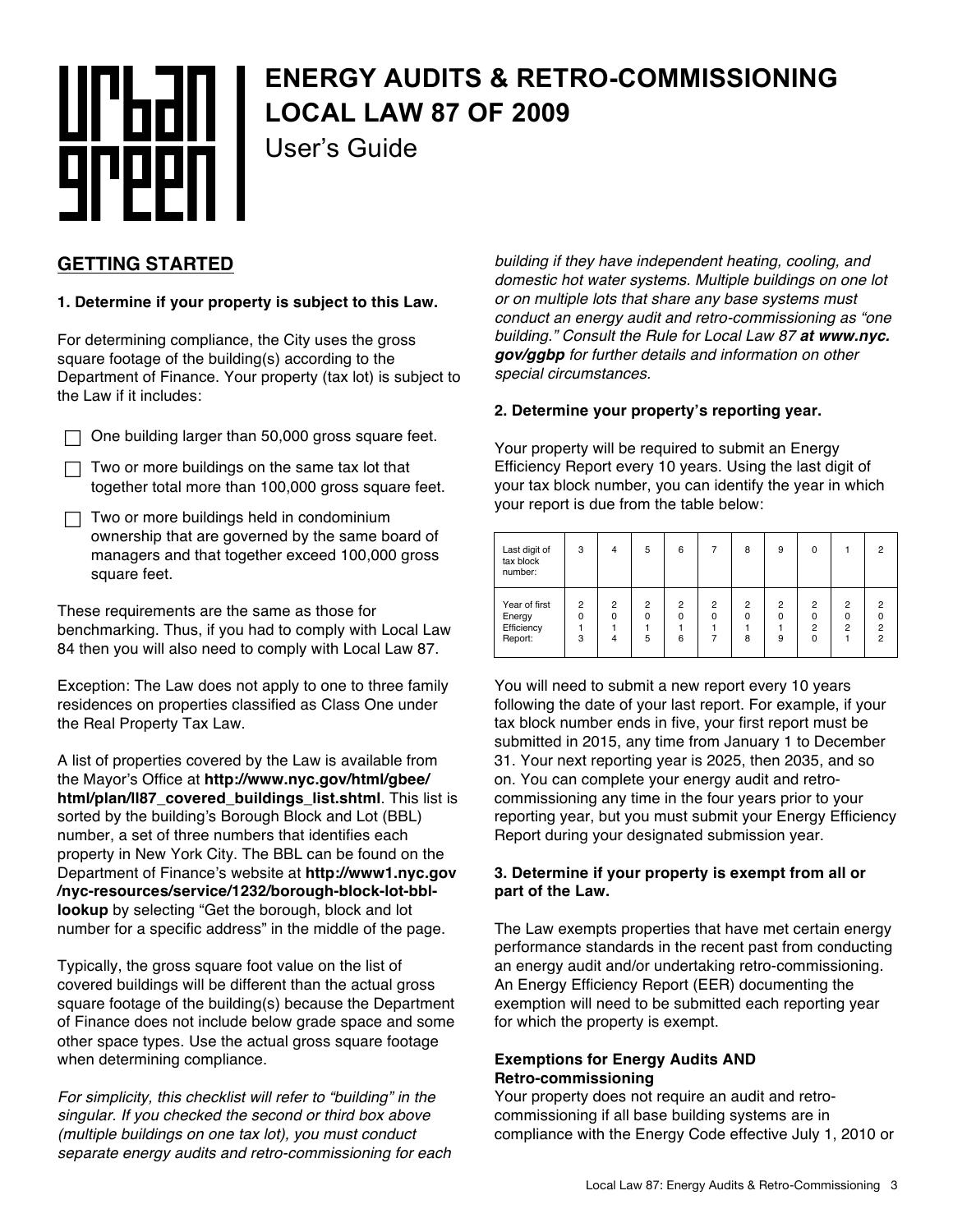with a subsequent code in effect at the time of renovation AND if either of the following is true:

- $\Box$  It is less than 10 years old by the reporting year, based on the date of issuance of the permanent or temporary Certificate of Occupancy. This exception is only available for the building's first reporting year. For example, if your property's reporting year is 2015 and it was constructed in 2006, then it can skip the first energy audit and retro-commissioning. The next time it will need to be to reported will be in 2025.
- $\Box$  It has undergone a substantial rehabilitation within the 10 years preceding the reporting year. According to the DOB, "substantial rehabilitation" means replacement of all base building systems: building envelope, HVAC, conveying systems, domestic hot water, and electrical and lighting systems. See the Local Law for details on exceptions to the definition of base building systems.

#### **Exemptions for Energy Audits**

Your property does not require an energy audit if any of the following are true.

 $\Box$  It received an Environmental Protection Agency (EPA) Energy Star label for at least two of the three years proceeding its reporting year (or 2013, if you are pursuing early compliance).

For example, if your property's reporting year is 2015, it must have received the Energy Star label in two years between 2012 and 2014. These labels are awarded by the EPA to buildings that are in the top 25% of energy efficiency for their class.

- $\Box$  It is ineligible for an Energy Star rating (e.g. multifamily) and rates within the top 25% for energy efficiency using the methodology in LEED for Existing Buildings Operations & Maintenance EA Credit 1, Optimize Energy Efficiency Performance. A registered design professional must review and stamp documentation submitted in proof of this exemption.
- $\Box$  It received certification under LEED for Existing Buildings Operations & Maintenance (version 2009 or later) within the four years preceding the reporting year.

 $\Box$  It is a "simple building" as defined by the Law that complies with certain energy efficiency measures.

"Simple buildings" either lack a central air conditioning system or have a system that only cools 10% or less of the indoor area. This is true for most multifamily buildings in which the residential units have either no cooling, or rely on window air conditioning units, through the wall air conditioning units, or PTAC units. Under this exemption, which is only available for the first reporting year, buildings that are in compliance with six of the following seven

energy efficiency measures (as defined by the Law) do not need to conduct an energy audit: (1) individual apartments have heating controls or an energy management system with apartment temperature feedback; (2) common and exterior lighting is in compliance with the New York City Energy Conservation Code; (3) all faucets and shower heads are low-flow; (4) all exposed pipes are insulated; (5) all hot water tanks are insulated; (6) common-area washing machines are front-loading; and (7) roof coating is reflective and compliant with the NYC Building Code.

#### **Exemptions for Retro-commissioning**

Your property does not require retro-commissioning if the following is true.

 $\Box$  The building has received certification under the LEED EBOM 2009 system within two years of the required filing date and earned both credits EA c2.1 Existing Building Commissioning – Investigation and Analysis AND EA c2.2 Existing Building Commissioning – Implementation.

#### **Time Extensions**

Owners may apply to DOB for one-year extensions. The request must be filed by October 1 of the reporting year and demonstrate that the owner is either:

- $\Box$  Unable to complete the energy audit or retrocommissioning prior to the report due date despite good faith efforts. If you receive a time extension, it will not change your subsequent reporting year. You may receive up to two one-year extensions for good faith efforts.
- $\Box$  Suffering from financial hardship as defined in Local Law 87. This exception must be filed annually.

#### **4. Select your Greener, Greater Buildings Plan administrator ("GGBP project manager").**

Your GGBP project manager is the person in your management structure responsible for managing compliance with the Law. Thus, it is essential that the person you select has a strong understanding of building operations. If not, he or she will be unable to provide effective oversight of the work and maximize its value. Possible GGBP project managers include:

- $\Box$  Property manager, superintendent, or operator who is already knowledgeable about building operations.
- $\Box$  Property manager, superintendent, or operator who you send to training. See Invest in Staff Training in the Next Steps section.

**T** Consultant Owner's Representative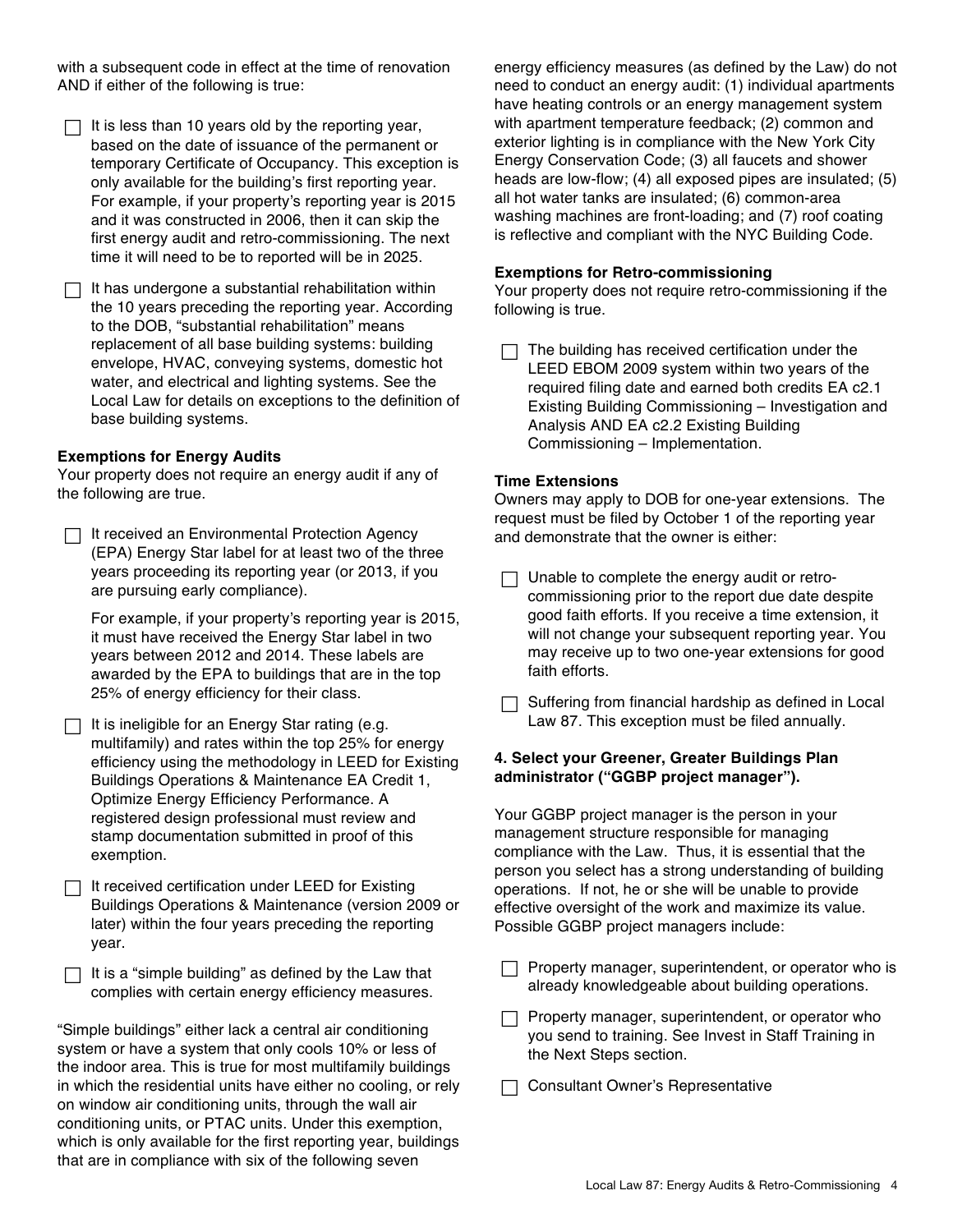#### **5. Decide whether to do your energy audit at the same time as retro-commissioning.**

Doing the energy audit and retro-commissioning at the same time will likely save you time and money, but that may not always be the case for less complex buildings. Because there is substantial overlap between the two, staff will spend less time compiling information if you do them together. In addition, consultants may offer discounts for bundled services. Performing the energy audit and retro-commissioning at the same time will also help ensure that the capital projects are actually necessary. For example, an energy audit may suggest that you replace a piece of equipment that is underperforming whereas retro-commissioning could extend the equipment life through maintenance. Finally, it is helpful to benchmark the performance of the building as part of the energy audit so that it can be analyzed with the retrocommissioning report for a complete cost analysis of replacement versus maintenance.

Conversely, simple commercial buildings and multifamily buildings may not always see lower consultant fees for combined services. The market for retro-commissioning less complex buildings is relatively new and if the energy audit is conducted first, it will clarify the scope of required retro-commissioning work. Otherwise, retrocommissioners may submit a higher price due to the uncertainty of what to expect in the field.

For both simple and complex buildings, we recommend soliciting costs for each service separately as well as for both services as a package. Your final decision should be based on a cost analysis of each option.

# **ENERGY AUDITS**

This section explains the steps for undertaking an energy audit and the key questions an owner should consider.

#### **6. Search for and select a qualified energy auditor.**

Under Local Law 87, the energy auditor must meet either of the two compliance paths outlined below. In addition, the energy auditor may not be on the staff of the building being audited.

If the auditor is a licensed architect or engineer, then either they or a person under them must be one of the following:

- □ NYSERDA contracted FlexTech Consultant
- $\Box$  Certified Energy Manager (CEM)
- $\Box$  Certified Energy Auditor (CEA)
- **The High Performance Building Design Professional**
- $\Box$  Building Energy Assessment Professional

 $\Box$  For energy audits of multi-family buildings only: BPI Multi-family Building Analyst (MFBA)

If the auditor is not a licensed architect or engineer, then he or she must be registered with DOB as an energy auditor. (Registration forms are expected to be available mid-2013.) In addition, the auditor must be one of the following:

- $\Box$  Certified Energy Manager (CEM)
- $\Box$  Certified Energy Auditor (CEA)
- $\Box$  High Performance Building Design Professional
- $\Box$  Building Energy Assessment Professional
- $\Box$  For energy audits of multi-family buildings only: BPI Multi-family Building Analyst (MFBA)

It is recommended that you select a vendor who has experience undertaking energy audits in buildings that are of similar size and type to yours. Be sure to ask for a client list, past energy audit reports, and examples of energy savings from clients who followed their recommendations.

For commercial and industrial buildings, we recommend vendors authorized by NYSERDA as FlexTech Consultants. For residential buildings, consider contractors who are certified as NYSERDA Multifamily Performance Program Partners. NYSERDA's list of contractors is available on their website. You can also find Certified Energy Managers and Certified Energy Auditors through the Association of Energy Engineer's website (**www.aeecenter.org**) under Certification / AEE Certified Professionals Directory.

Your contract with the vendor should also include a requirement that the auditor provide written information on available financial incentives for each energy conservation measure recommended.

#### **7. Begin your energy audit at least one year before it is due.**

The length of the time the energy audit takes will depend greatly on the size and complexity of the building. An average building should be able to have a high quality audit performed in three to six months. Energy audits for larger and more complex buildings could take three to six additional months, for a total of six to twelve months.

# **RETRO-COMMISSIONING**

This section explains the steps for undertaking retrocommissioning and the key questions an owner should consider. Selecting a good vendor and scheduling retrocommissioning well in advance of your deadline are critical to receiving good information.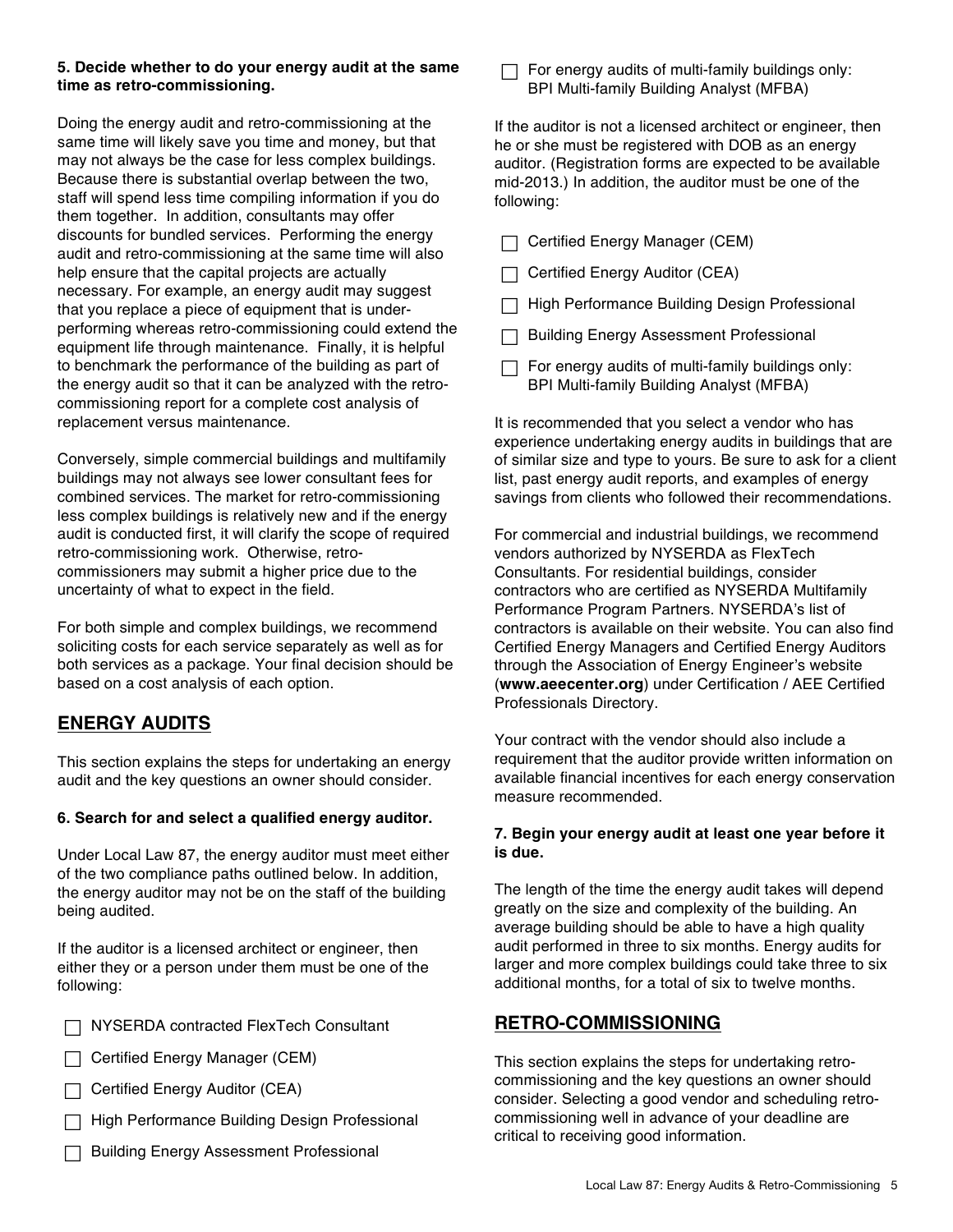#### **8. Search for and select a qualified retrocommissioning agent.**

Under Local Law 87, the retro-commissioning agent must meet either of the two compliance paths outlined below. In addition, the retro-commissioning agent may not be on the staff of the building being audited.

For the first path, the retro-commissioning agent is either:

| For the first path, the retro-commissioning agent is either:                                            |  |  |  |  |  |
|---------------------------------------------------------------------------------------------------------|--|--|--|--|--|
| A licensed architect or engineer;                                                                       |  |  |  |  |  |
| Certified Refrigerating System Operating Engineer; or                                                   |  |  |  |  |  |
| Licensed High Pressure Boiler Operating Engineer.                                                       |  |  |  |  |  |
| In addition, the agent or an individual under their direct<br>supervision must be one of the following: |  |  |  |  |  |
| Certified Commissioning Professional (CCP);                                                             |  |  |  |  |  |
| Certified Building Commissioning Professional<br>$(CBCP)$ ;                                             |  |  |  |  |  |
| Existing Building Commissioning Professional<br>(EBCP);                                                 |  |  |  |  |  |
| Commissioning Process Management Professional<br>$(CPMP)$ ; or                                          |  |  |  |  |  |
| <b>Accredited Commissioning Process Authority</b>                                                       |  |  |  |  |  |

Alternatively, for agents who are not licensed architects or engineers, or boiler or refrigeration engineers, then he or she must be registered with the DOB as a retrocommissioning agent. (Registration forms are expected to be available mid-2013.) In addition, the agent must be one of the following:

Professional (ACPAP).

- □ Certified Commissioning Professional (CCP);
- $\Box$  Certified Building Commissioning Professional (CBCP);
- □ Existing Building Commissioning Professional (EBCP); or
- $\Box$  Commissioning Process Management Professional (CPMP).

Since retro-commissioning is a fairly new sector of the industry, finding an agent may be challenging. Consider hiring an experienced energy auditor from a firm that also offers retro-commissioning services. Confirm that the agent has experience with buildings similar to yours.

#### **9. Begin your retro-commissioning 12 - 18 months before it is due.**

The amount of time required for retro-commissioning depends on many factors, including the size and

complexity of your building, seasonal considerations, and the nature and extent of any deficiencies. Your building must be in compliance with the list of 28 building operations measures specified in Local Law 87 when you submit your retro-commissioning report as part of your Energy Efficiency Report. Thus, you should incorporate time to correct any deficiencies or noncompliance issues into your projected schedule.

For buildings with only a central heating system, the retrocommissioning investigation should be undertaken during the heating season. This will require at least three to four months and should therefore be started no later than January of the building's reporting year. For buildings with central heating and cooling systems, the investigation should be undertaken over a portion of both the heating and cooling seasons. This means it must begin no later than the summer prior to the building's reporting year.

# **SUBMIT ENERGY EFFICIENCY REPORT**

After you have received your energy audit and retrocommissioning report, your GGBP project manager will need to submit the Energy Efficiency Report.

#### **10. Submit your Energy Efficiency Report by the end of the reporting year.**

You have until December 31 of your reporting year to submit the Energy Efficiency Report forms provided by DOB. This report will consist of the following, as applicable:

- $\Box$  DOB Energy Audit Form;
- $\Box$  DOB Retro-commissioning Form;
- $\Box$  Mandatory DOB filing fee;
- $\Box$  Completion of the Energy Efficiency Report includes electronic filing online as well as an in person filing of a hard copy at DOB;
- $\Box$  Proof that your property is exempt from one or both reports under one of the exemptions listed in Step 3 above; and/or
- $\Box$  Proof that your property opted for the early compliance path under the Law. These forms are expected to be available early 2013.

# **11. Maintain records for at least 11 years.**

You must maintain records for a minimum of 11 years. This includes copies of any reports and/or forms submitted to the City and/or any documentation that the property was exempt from one or both required reports. In addition, you should maintain records of the qualifications of your energy auditor and retro-commissioning agent; DOB will ask for this information if they audit your Energy Efficiency